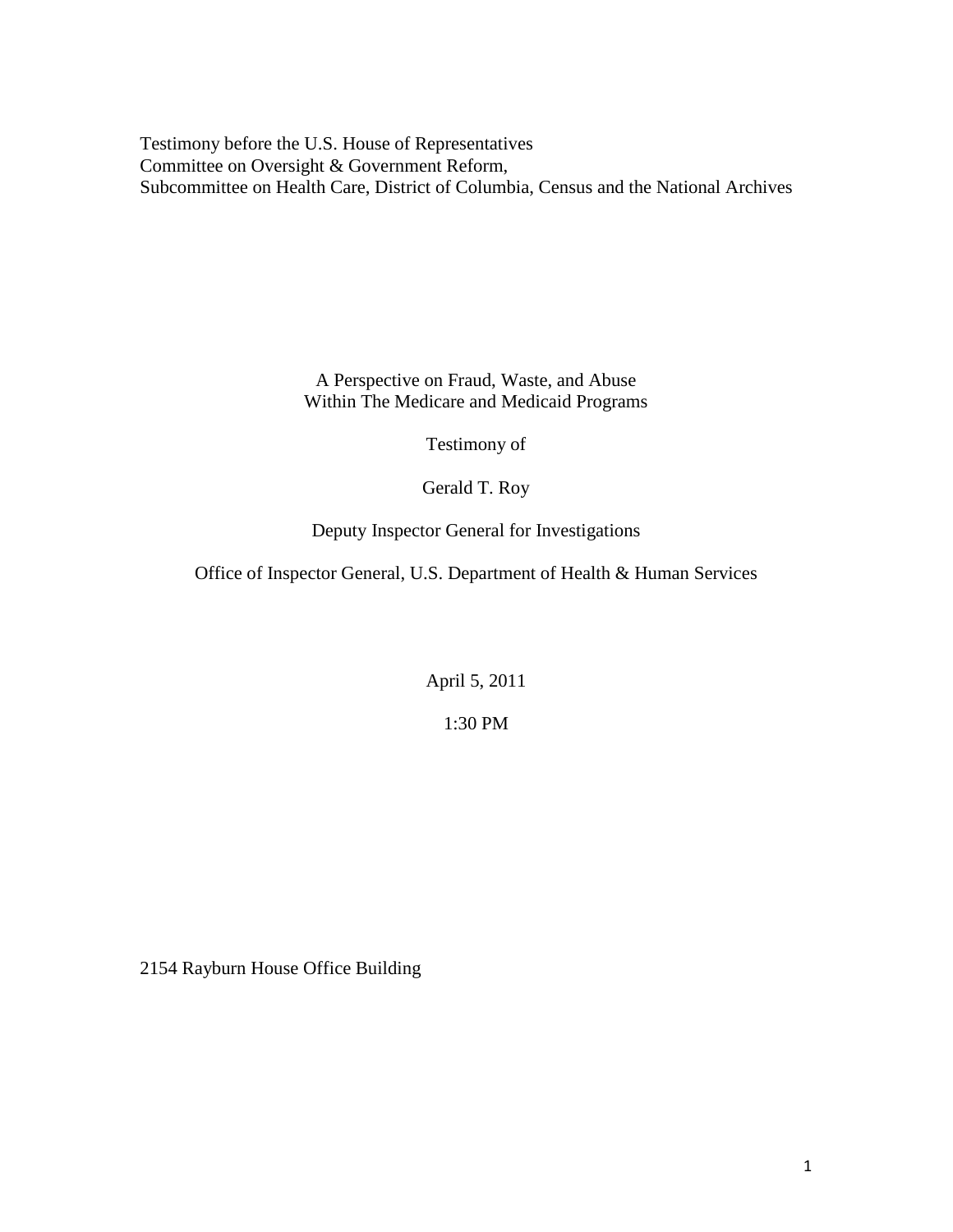## A PERSPECTIVE ON FRAUD, WASTE, AND ABUSE WITHIN THE MEDICARE AND MEDICAID PROGRAMS

Good afternoon Chairman Gowdy, Ranking Member Davis, and distinguished Members of the Subcommittee. I am Gerald Roy, Deputy Inspector General for Investigations at the U.S. Department of Health & Human Services' (HHS) Office of Inspector General (OIG). I thank you for the opportunity to discuss fraud, waste, and abuse within the Medicare and Medicaid programs. Today, I will discuss this issue from the perspective of a law enforcement officer with over 20 years of law enforcement experience, including 16 years of working health care fraud violations.

# **OIG's Role and Partners in Protecting the Integrity of Medicare and Medicaid**

OIG's mission is to protect the integrity of the more than 300 programs administered by HHS. Approximately 80 percent of OIG's resources are dedicated to promoting the efficiency and effectiveness of federally funded health care programs and protecting these programs and our beneficiaries from fraud, waste, and abuse.

OIG employs more than 1,700 dedicated professionals, including a cadre of over 450 highly skilled criminal investigators trained to conduct criminal, civil, and administrative investigations of fraud and abuse related to HHS programs and operations. Our special agents have full law enforcement authority to effectuate the broad range of available law enforcement actions, including the execution of search and arrest warrants. We use stateof-the-art technologies and a wide range of law enforcement tools in carrying out these important responsibilities. We are the Nation's premiere health care fraud law enforcement agency.

Our constituents are the American taxpayers, and we work hard to ensure that their money is not stolen or misspent. Thanks to the work of our dedicated professionals, over the past fiscal year, OIG opened over 1,700 health care investigations and obtained over 900 criminal convictions and civil actions. OIG investigations also have resulted in over \$3.7 billion in expected criminal and civil recoveries during that time period.

## **Background**

On May 3, 1995, President Clinton announced Operation Restore Trust, a 2-year partnership of Federal and State agencies tasked with protecting the Medicare and Medicaid programs through shared intelligence, coordinated law enforcement, and enhanced quality of care for our program beneficiaries. Under this program, I joined OIG in October of 1995 in the San Diego Field Office after serving for nearly 5 years as a Special Agent with the U.S. Treasury Department. As an OIG Special Agent, I successfully investigated a wide variety of health care fraud matters, including cases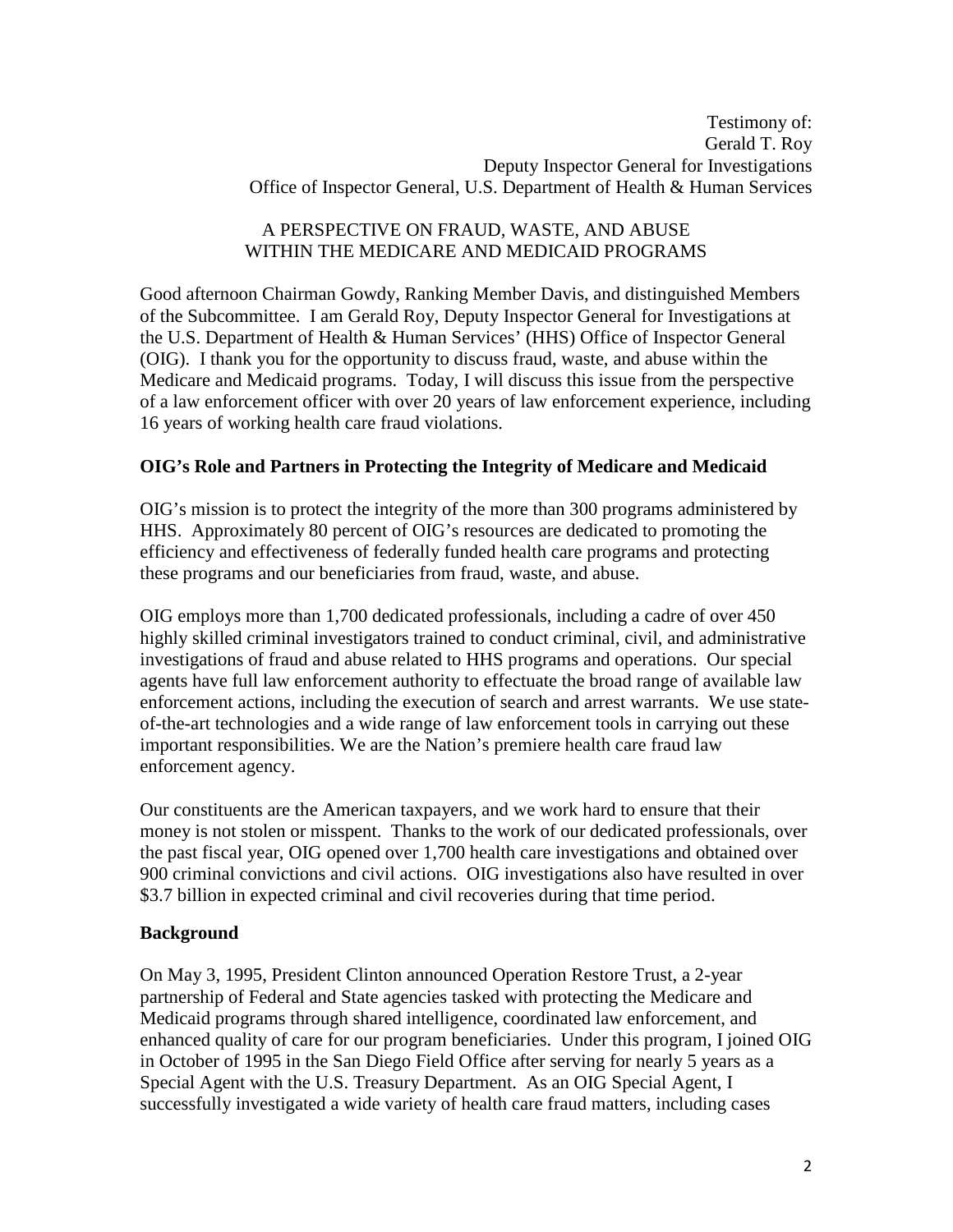involving durable medical equipment (DME) schemes, ambulance transportation fraud, and corporate fraud.

Once promoted to the position of Assistant Special Agent in Charge (ASAC) in the Los Angeles Region, I began to see organized criminal enterprises entering into the lucrative field of Medicare fraud. The sophisticated nature of organized criminal enterprises in the Los Angeles area facilitated unprecedented levels of fraud, and in a span of 3 to 4 years, their concentrated efforts would have a nationwide adverse impact on Medicare.

I was promoted to Special Agent in Charge in the Los Angeles Region in October 2006. I cultivated a law enforcement environment and worked to increase public awareness of OIG agents as law enforcement officers. During this time, for example, I recognized that OIG was ill equipped to unilaterally deal with the burgeoning organized crime issue. We lacked the historical knowledge of these criminal elements and experience in fighting the street-level tactics they incorporated into health care fraud. For the first time in OIG history, I assigned agents to organized crime task forces, and we combined our expertise to tackle the problem head on. In addition to taking such innovative approaches to investigations, I laid the foundation to establish the Medicare Fraud Strike Force teams in Los Angeles before my departure to OIG Headquarters.

Since December of 2007, I have held executive-level positions in the Office of Investigations (OI), OIG Headquarters in Washington, DC. I have spearheaded OIG's collaboration and coalition building with HHS, Congress, the Department of Justice (DOJ), and Medicaid Fraud Control Units, among other stakeholders, and solidified OIG agents' role as the Federal health care fraud law enforcement experts.

Today, I hold the position of Deputy Inspector General of Investigations. I am the senior official responsible for supervising the functions of OI. I manage, direct, and coordinate the operations and resources of OI, which includes a workforce of over 630 employees composed of criminal investigators, analysts and administrative staff. I have investigative oversight of nearly \$900 billion in departmental expenditures.

Over the past 16 years, I have served in every capacity available to a criminal investigator in OIG, and it is from this perspective that I will share with you my observations and experiences related to the prevalence of fraud, waste, and abuse within the Medicare and Medicaid programs.

## **Has Fraud Changed Within the Programs?**

Some of the health care fraud schemes of 16 years ago are still used by today's criminals. These schemes include billing for services that were not provided or were not medically necessary, purposely billing for a higher level of service than what was provided, misreporting costs or other data to increase payments, paying illegal kickbacks, and/or stealing providers' or beneficiaries' identities. While many of today's health care fraud schemes continue to exploit vulnerabilities in the health care system, we are uncovering more and more fraud.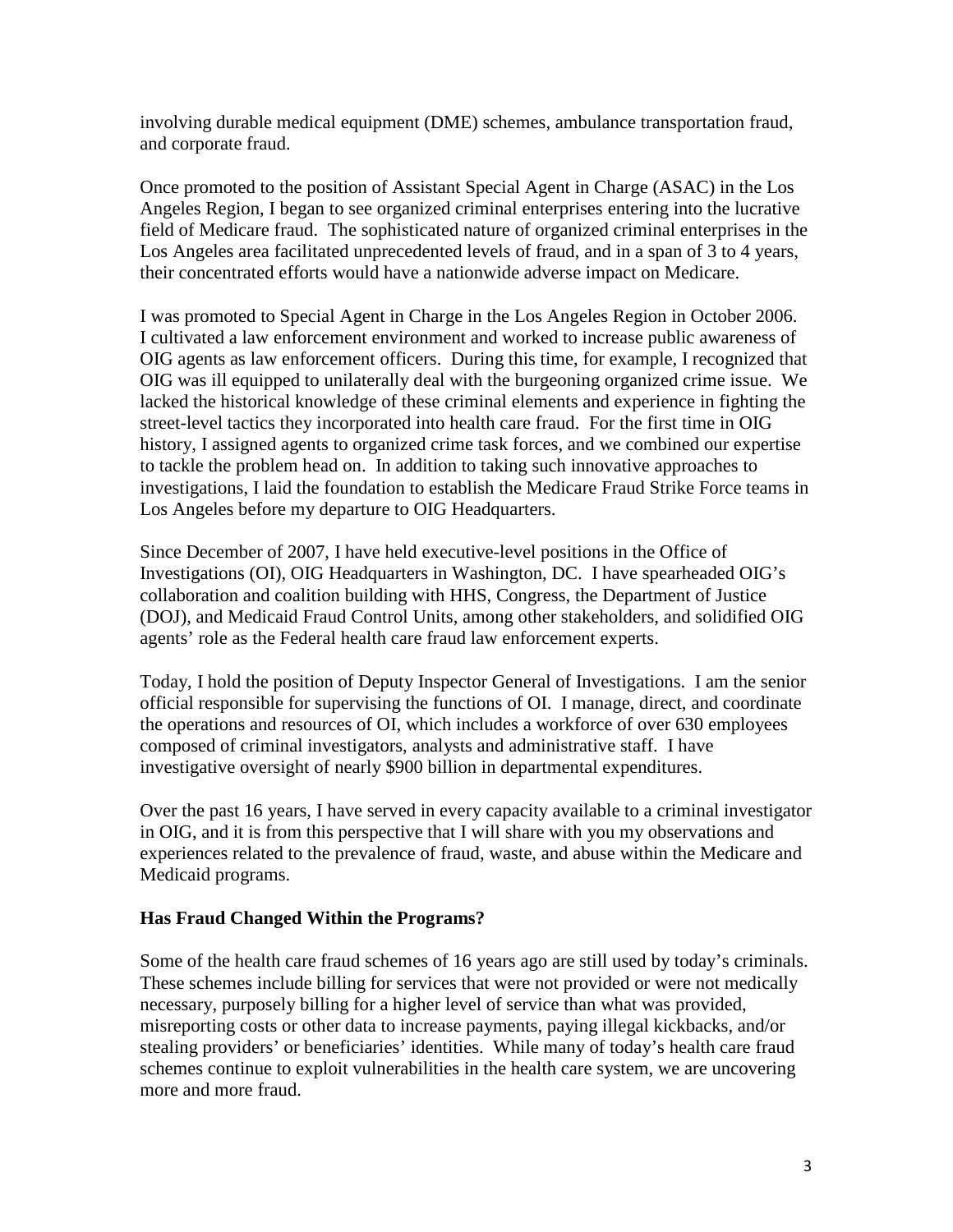In early 1996, HHS Secretary Donna Shalala observed that many sectors of the Federal Government were experiencing a "frustrating time…amid the constraints imposed by the budget impasse and two consequent furloughs.…" (Shalala, *Semi-Annual Report to Congress*, 1996). It was during this time that I opened an investigation into a San Diegobased company that was engaged in DME fraud. The case took me from Southern California to Miami, Florida, as I gathered evidence on a father-daughter team that was perpetrating fraud on both coasts. The father-daughter team worked for several years to steal almost \$1 million before the case was ultimately referred to OIG. Combined, the investigative and prosecution processes took in excess of 3 years. The father, a former drug dealer, told us he found stealing from Medicare far safer and more lucrative than his former occupation. Their scheme was simple: they used beneficiary lists that were photocopied or faxed among nursing homes and other fraud perpetrators to submit paper claims for DME they never provided. Both pled guilty to health care fraud and conspiracy charges. The father was sentenced to 5 months in prison and 2 years of probation. His daughter was sentenced to 3 years of probation.

Today, we see the same general scheme on a grander, more sophisticated scale. For example, when I moved to the Los Angeles Regional Office in 2003, the shared beneficiary list used in DME fraud circulating around Los Angeles was composed of approximately 2,500 Medicare beneficiary numbers. The numbers were often handwritten and traded on the streets of Los Angeles. When I departed Los Angeles in 2007 for Washington, DC, that list contained the names and numbers of well over 100,000 beneficiaries, and it was shared electronically among countless fraud perpetrators. With that list, Medicare fraud perpetrators can steal well over a million dollars in 90 days without ever filing a single sheet of paper. Today, we estimate that 270,000 Medicare beneficiary numbers have been compromised and may be employed by criminals as part of national fraud schemes.

Although there is no precise measure of health care fraud, we know that it is a serious problem that demands an aggressive and sustained response. Although the majority of health care providers are honest and well intentioned, a minority of providers who are intent on abusing the system can cost taxpayers billions of dollars. The perpetrators of these schemes range from street criminals, who believe it is safer and more profitable to steal from Medicare than trafficking in illegal drugs, to Fortune 500 companies that pay illegal kickbacks to physicians in return for Medicare referrals.

#### **Organized Crime**

Perhaps the most challenging and disturbing trend I have witnessed in my tenure at OIG is the rise of criminal enterprises in health care fraud. Medicare has been increasingly infiltrated by sophisticated, organized criminal networks and violent criminals.

For example, in Southern California, OIG special agents investigated an individual who set out to defraud the Medicare program by establishing multiple fraudulent DME companies. The owner used members of a street gang as nominee owners of his DME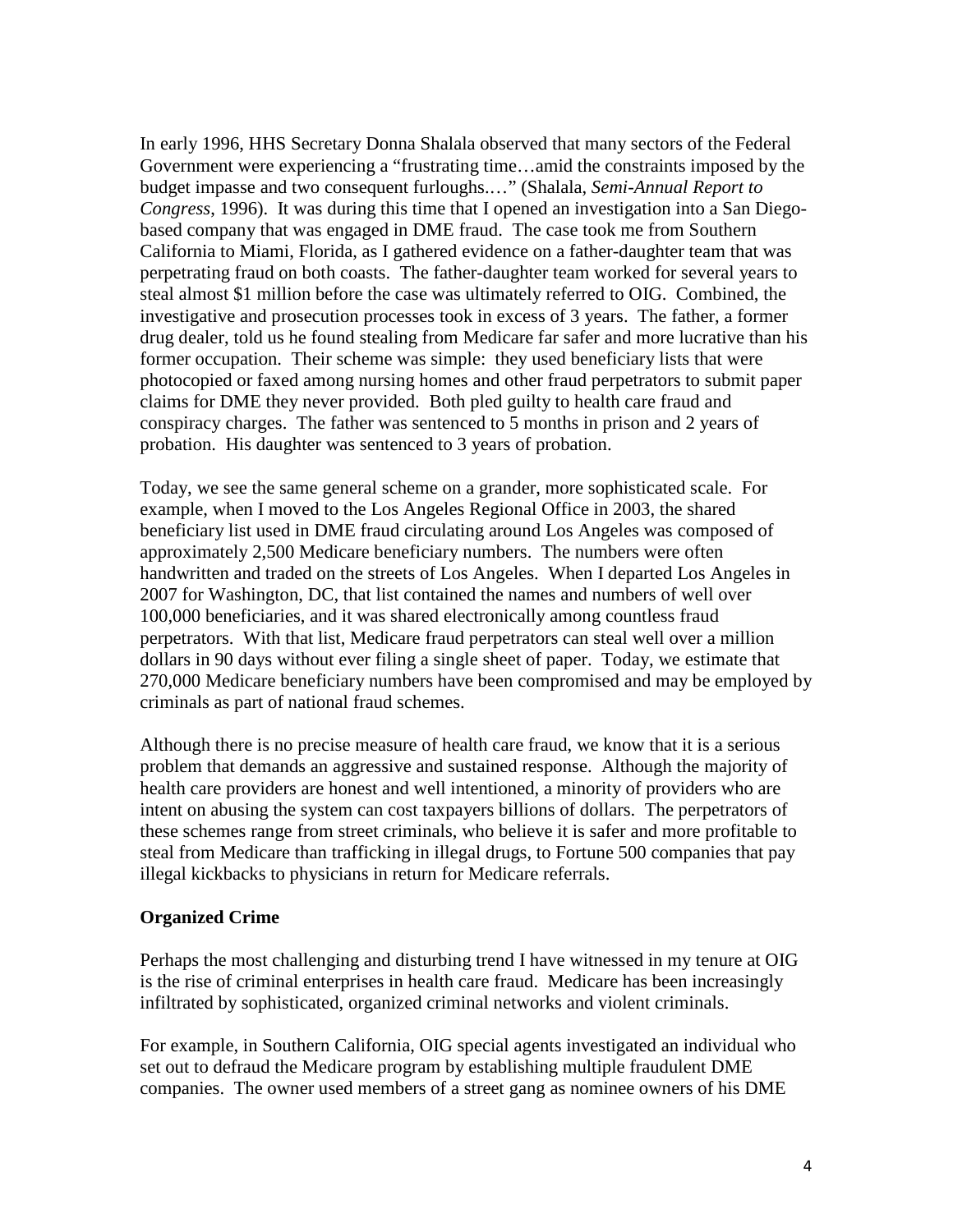companies, consistent with the organized crime model in which the crime boss uses foot soldiers as a front for his operations. He paid the gang members approximately \$5,000 each to establish bank accounts and fill out Medicare enrollment paperwork. The nominee owners submitted claims for reimbursement to Medicare for power wheelchairs and orthotic devices that were not medically necessary or legitimately prescribed by a physician. The criminal records for the gang members involved in this fraud ranged from assault on a peace officer to drug trafficking. Nine of the gang members and associates were indicted for charges including health care fraud and providing false statements to government agents. Of the nine defendants, eight have pled guilty and are currently serving or have completed serving jail time for their crimes. Not only is this investigation an example of one of the more prevalent fraud schemes that we are seeing, but also it highlights multitiered schemes and sophisticated criminals entering the health care fraud arena.

Health care fraud criminals are acutely aware of the time it has historically taken Medicare program integrity contractors to discover something is amiss and inform OIG of their findings. They know they have 90 days to establish a provider number, open a bank account, and bill as much money as they can using the shared beneficiary lists. When 90 days are up, after billing Medicare for millions of dollars, they drop the provider number and empty the bank account to the best of their ability. Simultaneously, they work on establishing the next provider number and bank account. To assist in their efforts, many gang members have had insiders working at the banks to ensure that identification of account holders was difficult if not impossible. One of my agents and the Department of Justice also successfully investigated and prosecuted several individuals who worked at the Medicare provider enrollment unit in Los Angeles, who were paid to facilitate provider numbers for organized criminals. So well executed were their schemes that it was difficult identifying who these criminals actually were.

The emergence of organized crime has brought new investigative challenges and raised the level of violence. In Los Angeles, we found that Eurasian organized crime family members have little to no fear of law enforcement or our judiciary system. To them, a prison sentence is a badge of honor that is expected from each gang member at some point during a life of criminal activity. We have learned that once inside prison, Eurasian gang members can pay for personal safety using their ill-gotten gains from Medicare and recruit prisoners to act as nominee clinic and DME store owners upon their release.

The new criminal is also violent. As an ASAC in Southern California, I was once asked to assist an agent in a meeting with a criminal informant to whom we had given \$10,000 to lure an elusive subject out in the open. We met at midnight at a predetermined location and waited for hours as the informant never showed. Three days later, I traveled with my agent to a community hospital 90 miles outside Los Angeles, where we had located our informant. He had been severely beaten and was so scared that he refused to cooperate further, citing not only his own safety, but that of his family. He chose to return to jail over cooperating with law enforcement.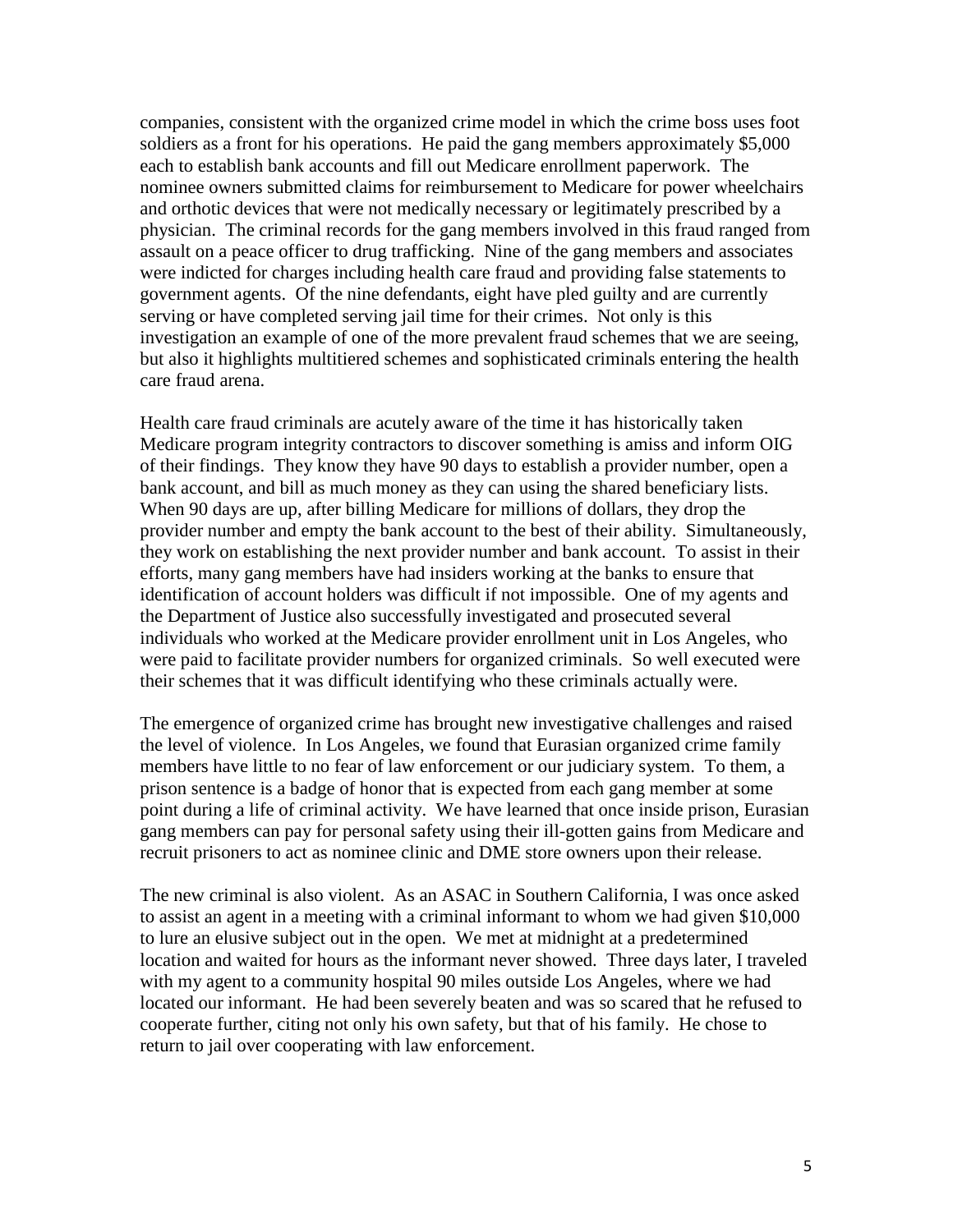If and when a fraud perpetrator goes outside the realm of the shared beneficiary list, we have increasingly witnessed the targeting of vulnerable beneficiaries within ethnic communities to facilitate the fraudulent actions. Our investigations have shown that fraud perpetrators are paying individuals within specific ethnic communities nominal amounts of money to secure the use of their Medicare or Medicaid identification numbers. Even worse, beneficiaries are being loaded into vans, taken to facilities and put through invasive procedures that are medically unnecessary; all for the purpose of fraudulently billing Federal health care programs. Often, language and cultural barriers impede fraud-fighting efforts in these communities.

#### **Corporate Fraud**

OIG established itself as the lead in corporate health care fraud investigations with the successful conclusion of the National Health Laboratory (NHL) investigation in 1992. The corporate entity settled civil false claims allegations for a then record-breaking \$110 million. The company's chief executive also pled guilty to health care fraud. NHL billed Medicare for additional blood tests that were marketed to customers as part of a basic blood series. The deterrent effect associated with this case resonated throughout the corporate world. The message was sent and received: engage in corporate fraud activity and OIG will hold you accountable, both financially and criminally. Unfortunately, this message did not resonate for long, even in the wake of Operation LabScam, the Government's concentrated effort to address clinical laboratory fraud nationwide. More than \$800 million in recoveries later, corporate fraud continued.

How these cases are investigated has remained consistent over the years. Investigations of large corporations are often initiated after a "whistleblower" files a lawsuit on behalf of the Government, known as a qui tam, alleging wrongdoing by the company. The allegations include information that the companies engaged in illegal activities that violated the False Claims Act. In doing so, the companies cause false claims to be submitted to Federal health care programs for payment. The investigations involve coordination among many Federal Government departments and agencies whose programs are alleged to have been harmed.

OIG often negotiates compliance obligations, known as corporate integrity agreements or CIAs, with health care providers and other corporate entities as part of the settlement of Federal health care program investigations arising under a variety of civil and administrative false claims statutes. Like the evolution of health care fraud, CIAs have also evolved to address specific aspects of corporate conduct. Current CIAs are much more tailored to address the deficiencies of the particular organization. For instance, there are CIA increased requirements that pertain to transparency; internal audits; and, in the case of quality of care violations, very specific compliance measures that the entity must undertake.

The typical term of a comprehensive CIA is 5 years. These compliance measures seek to ensure the integrity of corporate activities and the Federal health care program claims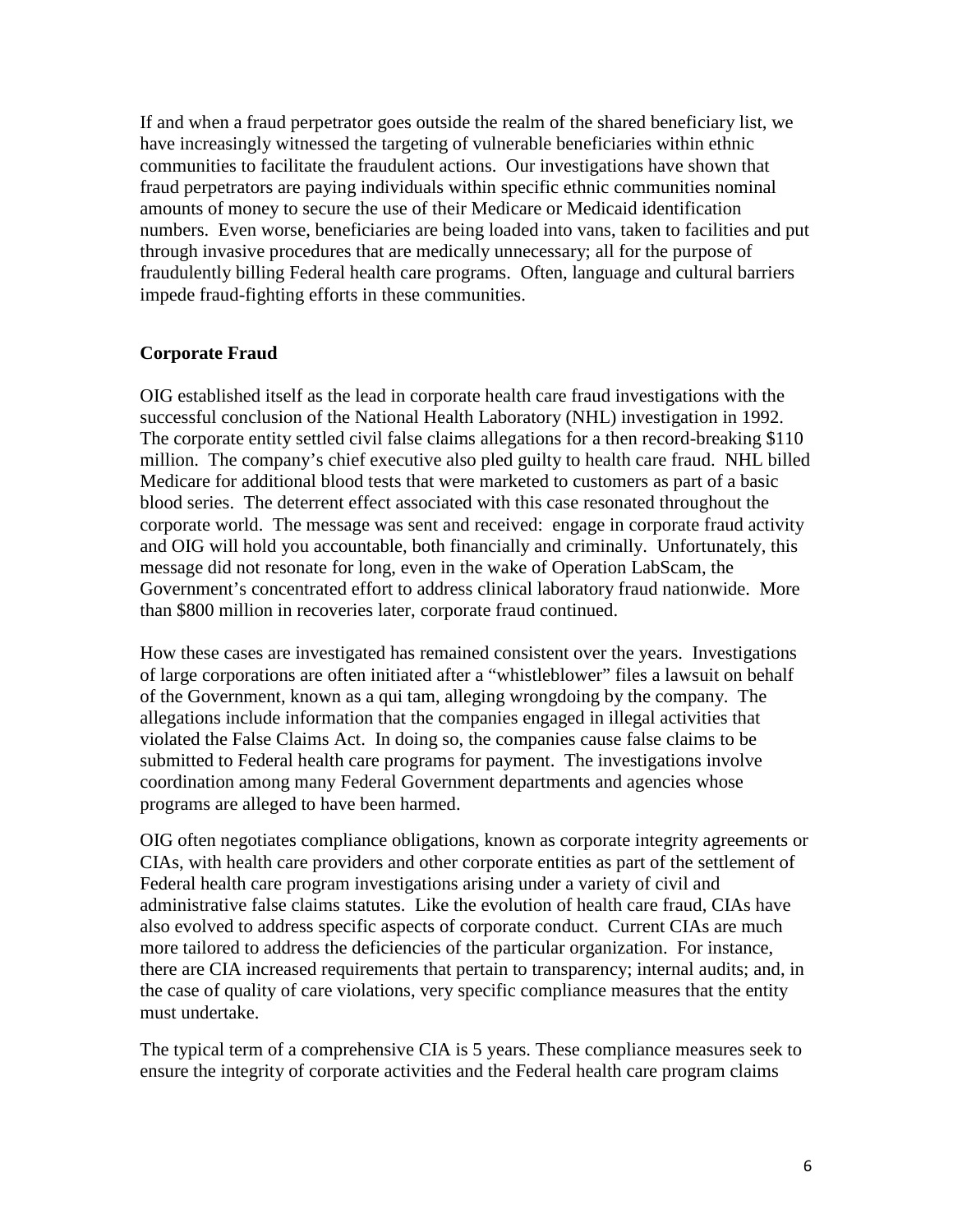submitted by providers. Although many CIAs have common elements, each agreement addresses, in part, the specific facts of the conduct at issue.

To address large-scale corporate fraud, OIG has the authority to use one of the most powerful tools in our arsenal: exclusion from participating in Federal health care programs. Once we determine that an individual or entity is engaged in fraud or the provision of substandard care, program exclusion can be implemented. This tool bolsters our fraud-fighting efforts by removing from the Federal health care programs those who pose the greatest risk to programs and beneficiaries. I will discuss the impact of the exclusion process later in my testimony.

Today, what is most troubling to OIG is the possibility that some unethical health care corporations build the cost of paying civil fines and penalties and implementing CIAs into their cost of doing business. Some hospital systems, pharmaceutical manufacturers, and other providers play such a critical role in the care delivery system that they may believe that they are "too big to fire" and thus OIG would never exclude them and thereby risk compromising the welfare of our beneficiaries. As long as the profit from fraud outweighs those costs, abusive corporate behavior is likely to continue.

## **Why Significant Health Care Fraud, Waste, and Abuse Continue**

While our efforts have made a major impact on health care fraud, there is indeed a significant amount of fraud in our Federal health care programs. There are many reasons for this trend, including the pitfalls associated with a trust-based Federal health care system, low barriers to entry, lucrative targets, and the perception of low risk of detection and penalty.

# **Low Barriers to Entry Facilitate Fraud**

Throughout my tenure at OIG, those who wish to steal from our program have enjoyed unfettered access to Federal health care programs. Since its inception, Medicare has been a program that allows "any willing provider" to provide services for beneficiaries. In other words, we have treated participation in our programs as a right, instead of a privilege. The Department has faced challenges in ensuring the integrity of the program's provider and supplier enrollment processes. While the majority of providers are innocent and provide invaluable services to beneficiaries, a small percentage of providers and suppliers intent on defrauding these programs have continuously exploited weaknesses in the enrollment process. Many of the criminals prosecuted in our Strike Force investigations have been able to defraud the program of millions of dollars because of these low barriers of entry. Without enhanced enrollment standards, such as proper background checks, these fraudulent providers and suppliers drain resources that should be spent on providing care to beneficiaries.

We have long advocated strengthening enrollment standards and making participation in Federal health care programs as a provider or supplier a privilege. Recently, the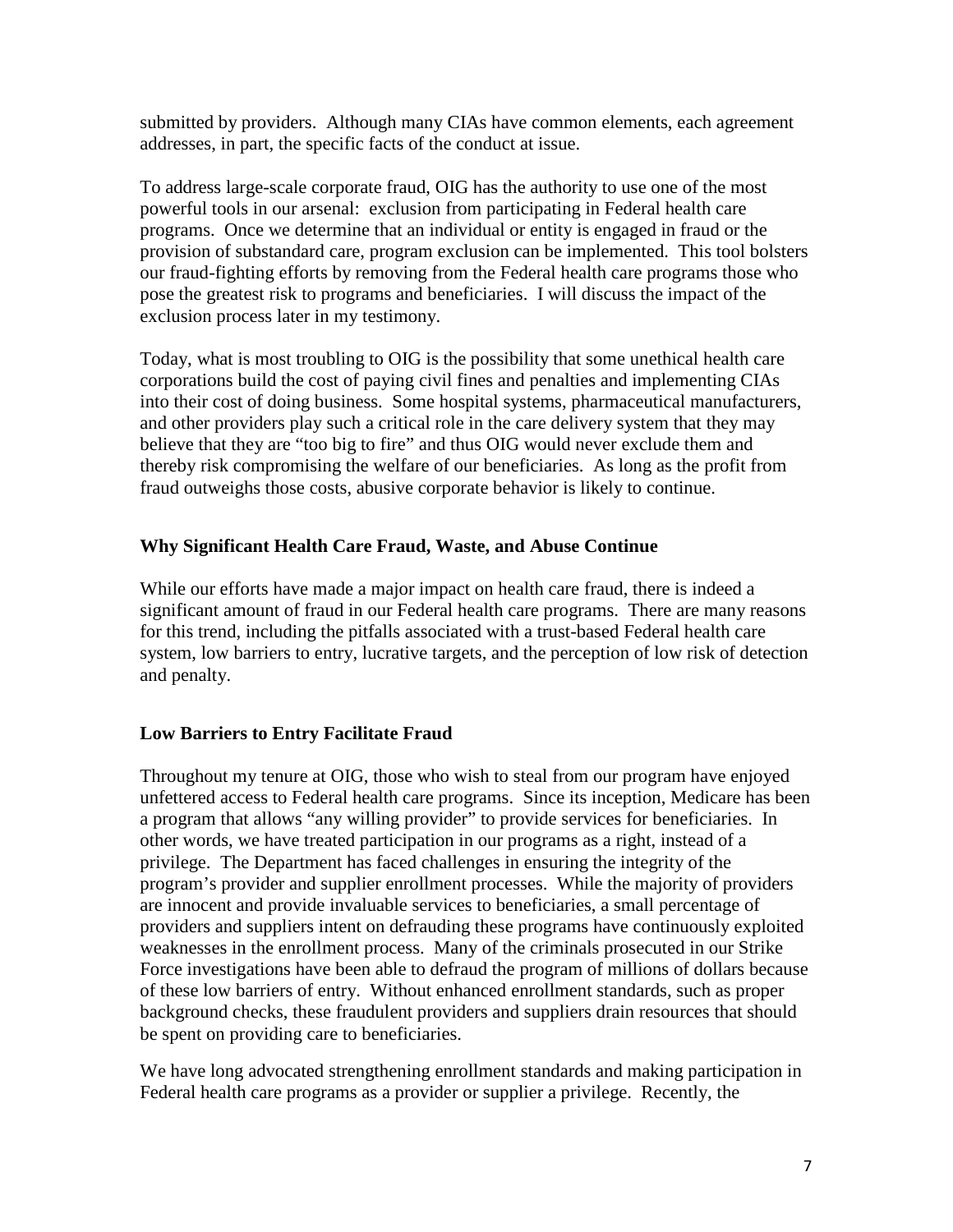Department has made strides in strengthening enrollment standards; and we will continue to work with the Department as it makes improvements in this area. It is more efficient and effective to protect the programs and beneficiaries from unqualified, fraudulent, or abusive providers and suppliers upfront than to try to recover payments or redress fraud or abuse after it occurs. Ensuring adequate and appropriate provider and supplier enrollment standards and screening is an essential first step to strengthening the integrity of the Medicare and Medicaid programs.

#### **Low Risk of Detection and Lesser Penalties**

Among the criminals who steal from Medicare, there is the perception of a low risk of detection. While organized crime figures use their 90-day window of opportunity to avoid being identified, other, more brazen criminals discuss Medicare fraud openly on the streets as a safe and easy way to get rich quick.

We must make defrauding Federal health care programs less attractive by increasing the risk of swift detection and the certainty of punishment. As part of this strategy, law enforcement must accelerate the Government's response to fraud schemes. The Strike Force model has proved highly successful in this regard. The Medicare Fraud Strike Force is a critical component of the Health Care Fraud Prevention and Enforcement Action Team (HEAT) initiative. Strike Forces are collaborative efforts, combining OIG's law enforcement skills and resources with those of our partners in the Federal Bureau of Investigation, Medicaid Fraud Control Units, and other State and local law enforcement agencies. Strike Force cases focus on the development and implementation of a technologically sophisticated and collaborative approach to combat fraud. Using this streamlined investigative approach, not only have Strike Force investigations enabled us to identify perpetrators of health care fraud earlier in their fraud schemes, but also we have significantly cut down the amount of time to fully adjudicate a case.

Additionally, there is the perception among criminals that if the fraud scheme is uncovered, the penalties are far less severe than imposed for other crimes. And while this may have been true in the recent past, this perception, however, is no longer reality.

During my tenure at OIG, I have seen significant changes to the sentencing guidelines, and prison sentences for health care fraud have increased significantly. And for these changes, I would like to thank the Committee and the Congress for being our strong ally in fighting health care fraud. In just the last 15 years, the Congress has enacted a number of Federal offenses that specifically target health care, including fraud, [[1,](#page-7-0)7] false statements,<sup>[\[2\]](#page-7-1)</sup> theft or embezzlement,<sup>[\[3\]](#page-7-2)</sup> money laundering,<sup>[\[4\]](#page-7-3)</sup> and obstruction.<sup>[\[5\]](#page-7-4)</sup> These

ı

 $^{[1]}$  18 U.S.C. § 1347

<span id="page-7-1"></span><span id="page-7-0"></span><sup>[2]</sup> 18 U.S.C. § 1035

<span id="page-7-2"></span> $^{[3]}$  18 U.S.C. § 669

<span id="page-7-3"></span><sup>[4]</sup> 18 U.S.C. § 1956

<span id="page-7-4"></span> $^{[5]}$  18 U.S.C. § 1518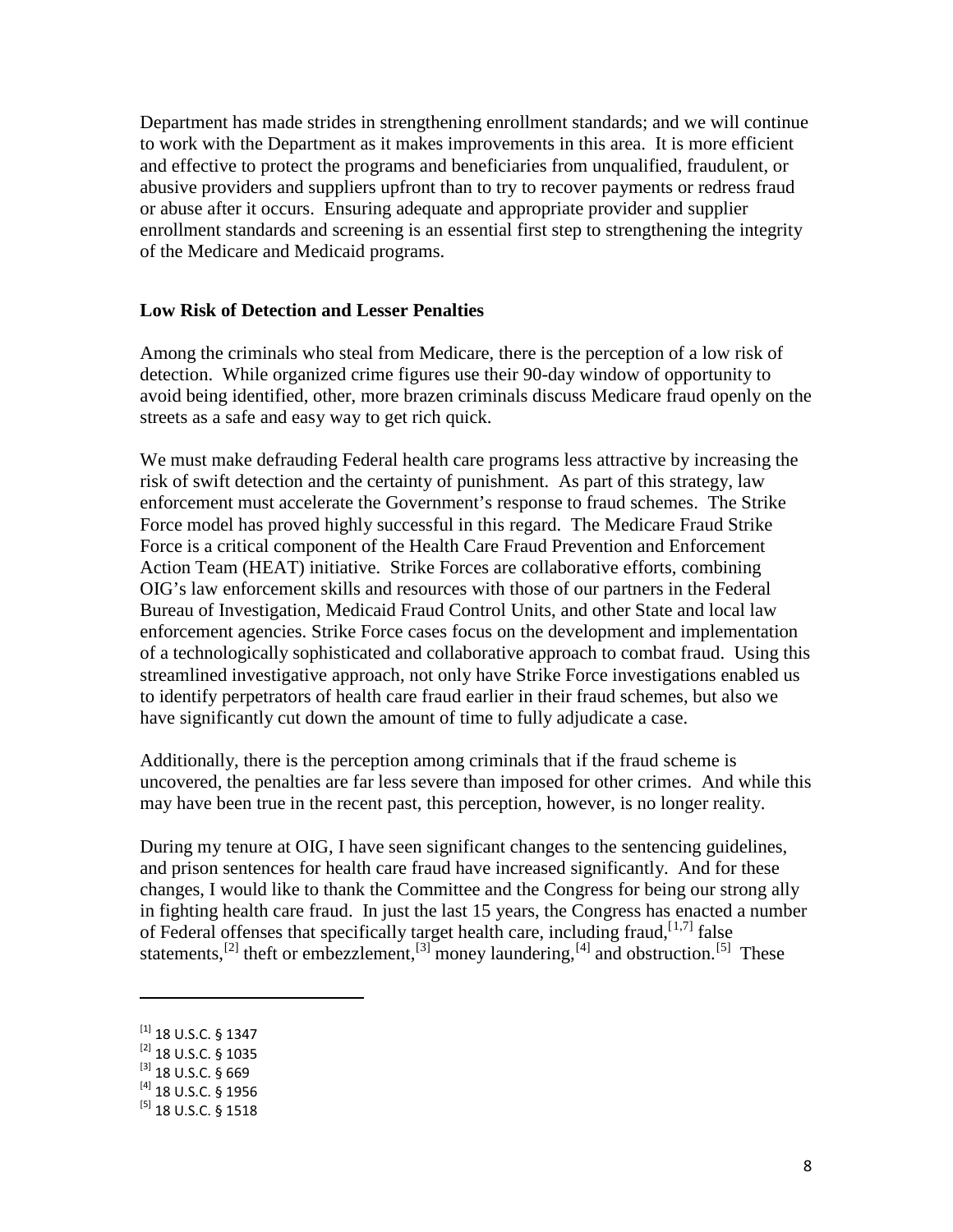offenses are all important tools for law enforcement in prosecuting a Federal health care case. Thanks to you and your colleagues, wrongdoers also can now be required to forfeit property derived from the commission of health care fraud.<sup>[\[6\]](#page-8-0)</sup> And just last year, the Affordable Care Act directed the U.S. Sentencing Commission to dramatically increase the Federal sentencing guidelines for health care fraud offenses, especially those that involve large losses.<sup>[\[7\]](#page-8-1)</sup> The Commission issued draft amendments for comment early this year. In addition to enacting these strong criminal enhancements, the Congress strengthened the Government's civil remedies by amending the Federal False Claims Act in 2009 and 2010. All of these changes improved the Government's ability to pursue fraud, waste, and abuse in the Federal health care programs. These laws make clear that the Congress and the Federal executive branch are joined in an effort to identify and stop fraudulent practices, punish the wrongdoers, and recapture the funds lost to fraud.

Through the Strike Force, we are seeing the positive effects of these more stringent guidelines with more and longer sentences mandating time in prison. According to DOJ, in fiscal year 2010, more than 94 percent of Strike Force defendants were convicted, of whom 86 percent received prison terms. The average prison term for Strike Force defendants was over 40 months. This is more than double the 1995 average prison term for health care fraud violations investigated by OIG.

#### **Sustained Law Enforcement Efforts Are Critical to Success**

Operation Restore Trust, the Government's first national antifraud effort, is one of many examples of OIG's efforts to hold perpetrators of health care fraud accountable. Operation Restore Trust was responsible for \$187 million in recoveries, 74 criminal convictions, 58 civil settlements, and 218 exclusions from Federal health care programs. The lessons learned during Operation Restore Trust, including the importance of collaboration, have been critical to our ongoing antifraud initiatives. Its stated goals are similar to those of today's HEAT initiative. The HEAT initiative, established by Secretary Kathleen Sebelius and Attorney General Eric Holder in May 2009, is an unprecedented partnership that brings together senior officials from both Departments with the stated goals of sharing information, spotting fraud trends, coordinating prevention and enforcement strategies, and developing new fraud prevention tools.

Operation Restore Trust produced many important results. In addition to resulting in enforcement actions and recoveries, the Operation built and strengthened relationships among law enforcement agencies and within HHS. It also provided a foundation for the creation of the Health Care Fraud and Abuse Control (HCFAC) Program, which continues to be the main source of funding for OIG's fraud-fighting efforts.

However, after Operation Restore Trust concluded, external attention to health care fraud waned and some of the same fraud problems reemerged. This "pilot program" was never

ı

<span id="page-8-0"></span> $^{[6]}$  18 U.S.C. § 982

<span id="page-8-1"></span> $^{[7]}$  ACA, § 10606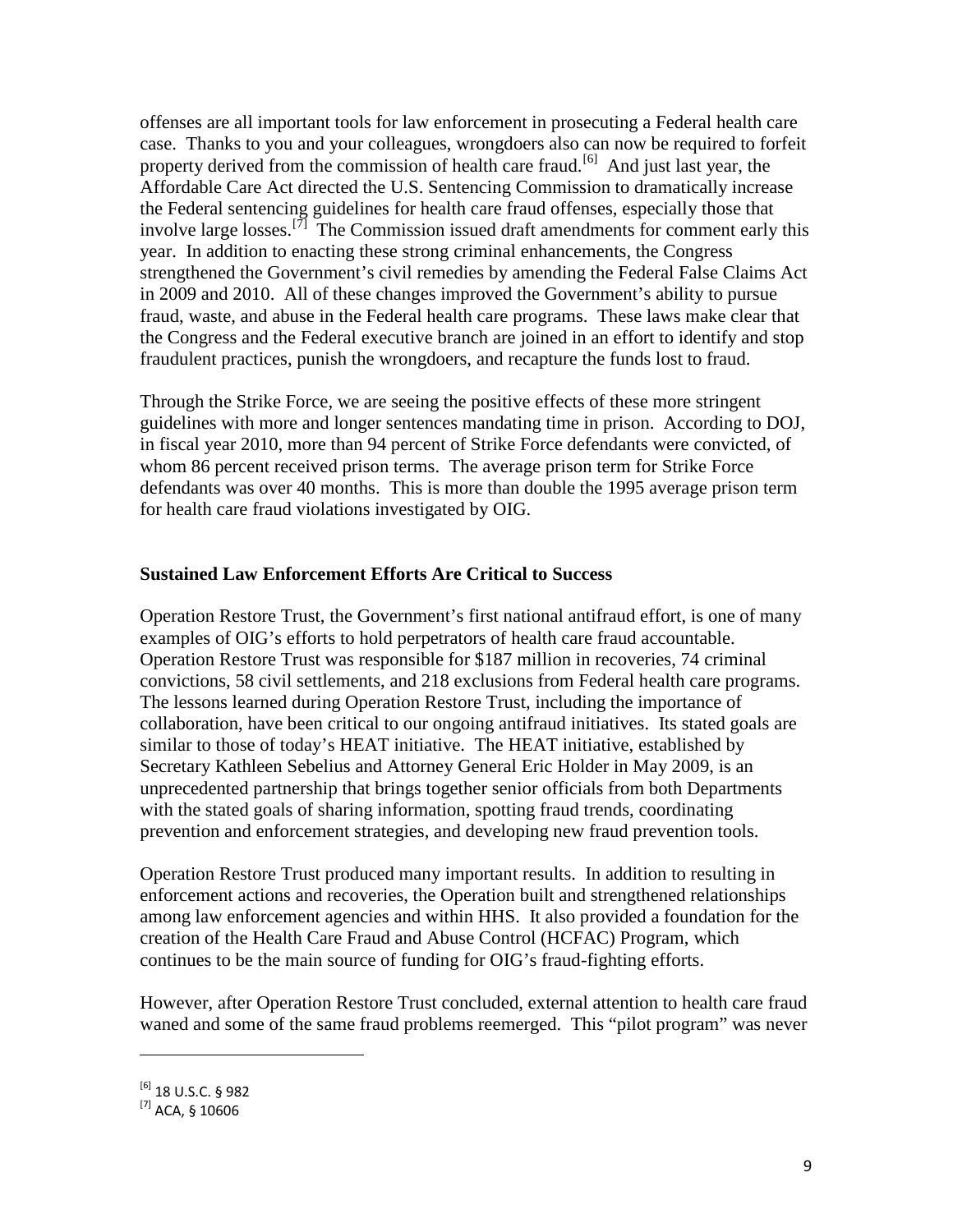expanded beyond the original five States of California, Texas, Florida, Illinois, and New York. Data from the Centers for Medicare & Medicaid Services reveal that Operation Restore Trust reduced expenditures in fraud hotspots on which it focused -- home health and DME. However, as interest waned from those outside OIG, expenditures in those two arenas began a steady climb. In the years that followed, the fraud problem was burgeoning, with modifications to old schemes going "viral" and organized criminals discovering new ways to exploit the programs.

#### **Making an Impact on Fraud**

While I consider the state of health care fraud to be at a critical level, reinvigorated partnerships and an emphasis on this issue by various stakeholders reinforce my belief that a concerted, sustained effort will make significant strides towards eradicating health care fraud, waste, and abuse. Together, with our law enforcement partners, we are using new techniques to combat fraud. For example, the Medicare Fraud Strike Forces under HEAT are concentrating antifraud efforts in geographic areas at high risk for Medicare fraud and implemented new processes regarding the identification of health care fraud cases and the manner in which they are investigated and prosecuted. Coincidentally, we find ourselves running Strike Forces in the same five Operation Restore Trust States: California, Texas, Florida, Illinois, and New York. We have also added Michigan and Louisiana to the list. Strike Force cases focus on the development and implementation of a technologically sophisticated and collaborative approach. By using Medicare data early in the investigative process, we can spot fraud as it is occurring and catch those criminals who, for years, operated in anonymity. If my DME fraud case from 1996 were to be investigated using the Strike Force model, the combined investigative and prosecution processes associated with the father-daughter team would be less than a year. Most likely, their prison sentences would have been significantly increased.

From a law enforcement perspective, we are making a substantial impact on fraud. In February, HEAT Strike Forces engaged in the largest Federal health care fraud takedown in history. Teams across the country arrested over 100 defendants in 9 cities, including doctors, nurses, health care company owners and executives, and others, for their alleged participation in Medicare fraud schemes involving more than \$225 million in false billing. More than 300 special agents from OIG participated in partnership with other Federal and State agencies. The defendants charged as a part of the operation are accused of various health-care-related crimes ranging from violating the anti-kickback statute to money laundering and to aggravated identity theft.

As of March 31, 2011, our Strike Force efforts nationwide have charged over 840 defendants; obtained over 420 convictions; and secured over \$380 million in courtordered restitutions, fines, and penalties.

We are focusing on corporate fraud as well. One way to address the "too big to fire" issue discussed above is to alter the cost-benefit calculus of the corporate executives who run these companies. By excluding the individuals who are responsible for the fraud, either directly or because of their positions of responsibility in the company that engaged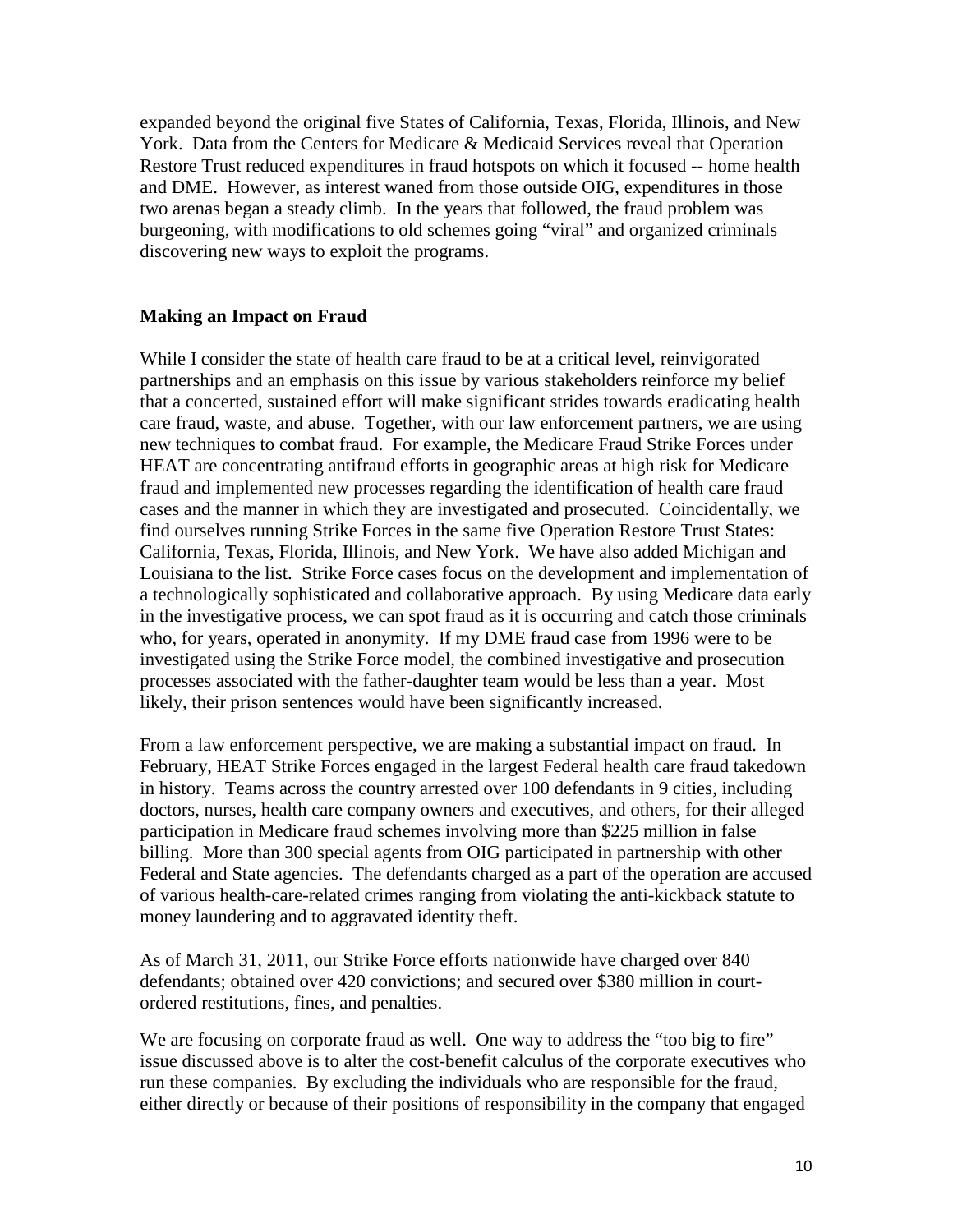in fraud, we can influence corporate behavior without putting patient access to care at risk. For example, in 2008, we excluded three former executive officers of the pharmaceutical company Purdue Frederick based on their convictions for misbranding of the painkiller OxyContin. Each of the executives was convicted based on his status as a responsible corporate officer.

As I mentioned earlier, OIG also has the discretionary authority to exclude certain owners, officers, and managing employees of a sanctioned entity (i.e., an entity that has been convicted of certain offenses or excluded from participation in the Federal health care programs) even if the executive has not been convicted of a crime. This authority, section 1128(b)(15) of the Social Security Act, allows OIG to hold responsible individuals accountable for corporate misconduct. OIG has used this exclusion authority in over 30 cases since it was added to the statute in 1996. But until recently, we had typically applied this exclusion authority to individuals who controlled smaller companies, such as pharmacies, billing services, and DME companies and not to executives of large complex organizations like a drug or device manufacturer.

We intend to use this essential fraud-fighting tool in a broader range of circumstances. For example, in addition to excluding the Purdue Frederick executives, we recently excluded an owner (and former executive) of Ethex Corporation under our section (b)(15) exclusion authority. Ethex operated manufacturing facilities in St. Louis. In March of last year, Ethex pled guilty to felony criminal charges after it failed to inform the Food and Drug Administration about manufacturing problems that led to the production of oversized tablets of two prescription drugs. The owner was excluded for 20 years.

We are mindful of our obligation to exercise this authority judiciously, and we do not propose to exclude all officers and managing employees of a company that is convicted of a health-care-related offense. However, when there is evidence that an executive knew or should have known of the underlying criminal misconduct of the organization, OIG will operate with a presumption in favor of exclusion of that executive. We have published guidance on our Web site that sets out factors we will consider when determining whether a section (b)(15) exclusion should be imposed in a particular case.<sup>[[8](#page-10-0)]</sup> This guidance alerts health care providers and executives to the standards of ethical conduct and responsibility to which they will be held accountable by OIG. Even if we decide exclusion of a major health care entity is not in the best interests of Federal health care programs and their beneficiaries, we may decide that executives in positions of responsibility at the time of the fraud should no longer hold such positions with entities that do business with the programs.

## **Conclusion**

 $\overline{\phantom{0}}$ 

From a law enforcement perspective, Medicare and Medicaid are under siege by fraud perpetrators from all walks of life. And as some 70 million "baby boomers" near

<span id="page-10-0"></span><sup>[8]</sup> Available online at

http://oig.hhs.gov/fraud/exclusions/files/permissive\_excl\_under\_1128b15\_10192010.pdf.